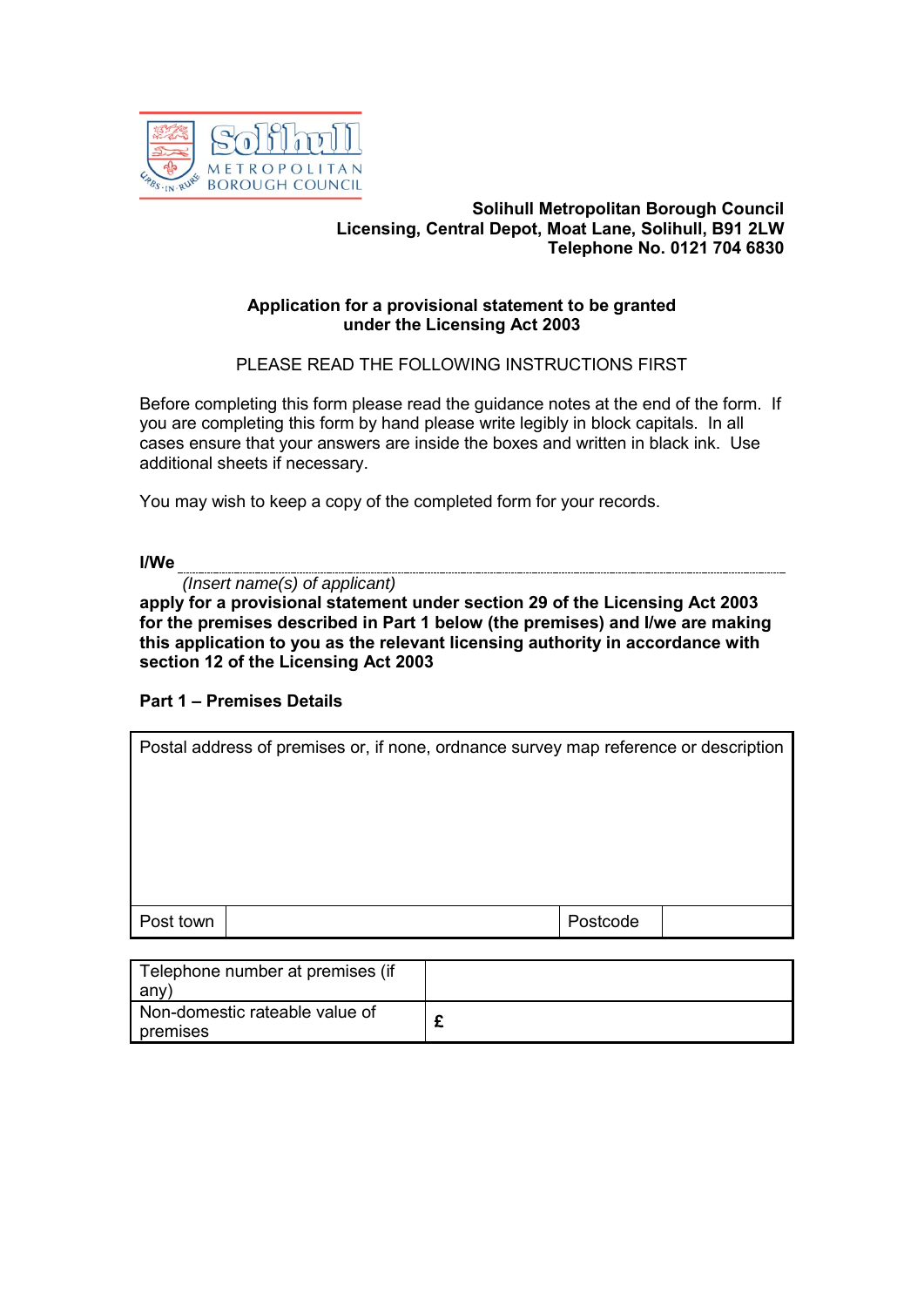Part 2 - Applicant Details

Please state whether you are applying for a premises licence as Please tick all that apply

| a)  |                                                   | an individual or individuals *                                                                                                                                               |              | please complete section (A) |
|-----|---------------------------------------------------|------------------------------------------------------------------------------------------------------------------------------------------------------------------------------|--------------|-----------------------------|
| b)  |                                                   | a person other than an individual *                                                                                                                                          |              |                             |
|     | Ť                                                 | as a limited company/limited liability<br>partnership                                                                                                                        |              | please complete section (B) |
|     | ii.                                               | as a partnership (other than limited<br>liability)                                                                                                                           |              | please complete section (B) |
|     | iij                                               | as an unincorporated association or                                                                                                                                          |              | please complete section (B) |
|     | iv                                                | other (for example a statutory<br>corporation)                                                                                                                               |              | please complete section (B) |
| C)  |                                                   | a recognised club                                                                                                                                                            |              | please complete section (B) |
| d)  |                                                   | a charity                                                                                                                                                                    |              | please complete section (B) |
| e)  | the proprietor of an educational<br>establishment |                                                                                                                                                                              |              | please complete section (B) |
| f)  |                                                   | a health service body                                                                                                                                                        |              | please complete section (B) |
| g)  | Wales                                             | a person who is registered under Part 2 of<br>the Care Standards Act 2000 (c14) in<br>respect of an independent hospital in                                                  | $\mathbf{I}$ | please complete section (B) |
| ga) |                                                   |                                                                                                                                                                              |              | please complete section (B) |
|     |                                                   | a person who is registered under Chapter 2<br>of Part 1 of the Health and Social Care Act<br>2008 (within the meaning of that Part) in an<br>independent hospital in England |              |                             |
| h)  |                                                   | the chief officer of police of a police force in<br><b>England and Wales</b>                                                                                                 |              | please complete section (B) |

\* If you are applying as a person described in (a) or (b) please confirm (by ticking one box below):

• I am carrying on or proposing to carry on a business which involves the  $\Box$ use of the premises for licensable activities; or

> $\Box$  $\Box$

- I am making the application pursuant to a
	- o statutory function or
	- o a function discharged by virtue of Her Majesty's prerogative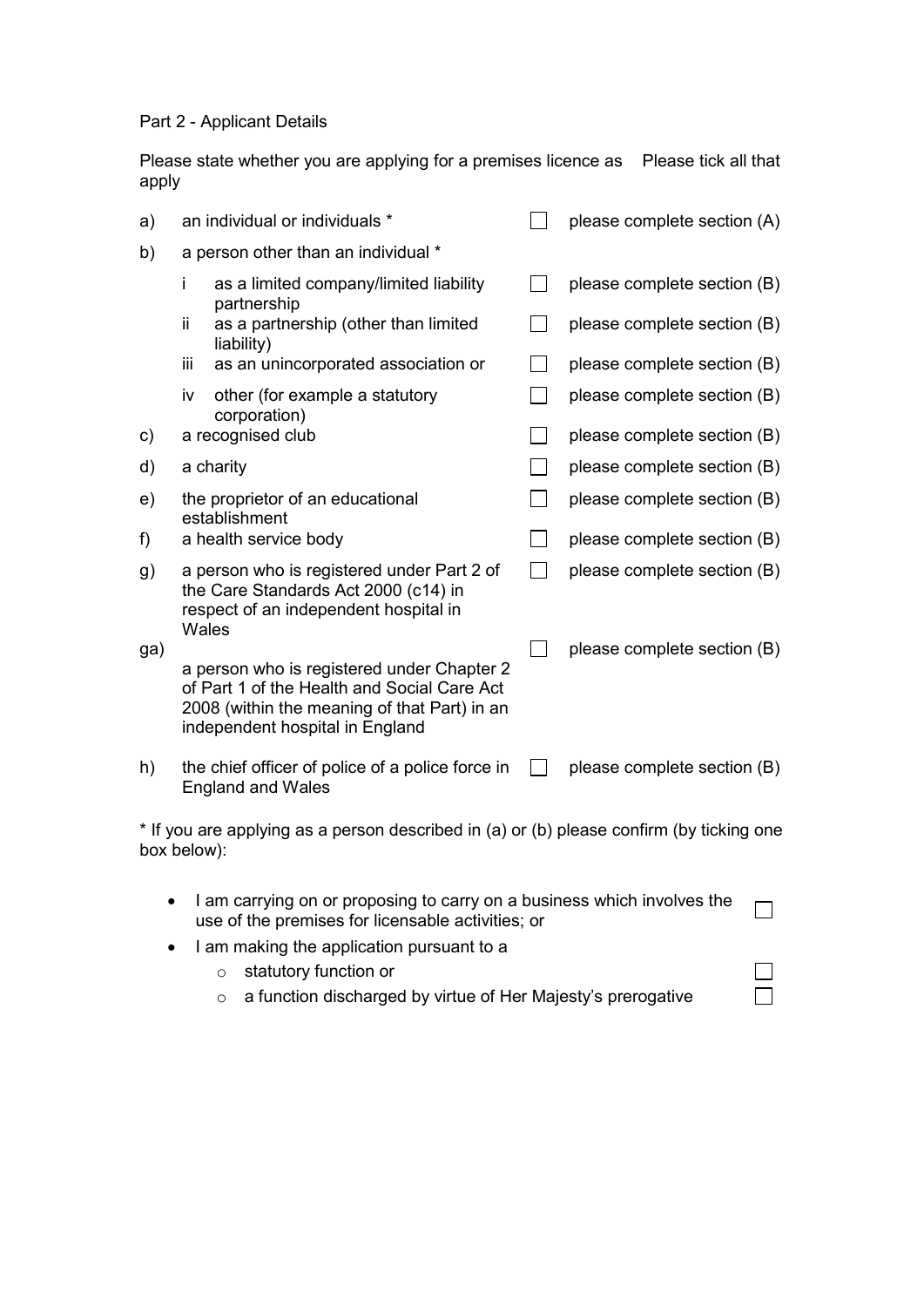# **(A) INDIVIDUAL APPLICANTS** (fill in as applicable)

| Miss<br>Mrs<br>Mr                                                  | <b>Other Title</b><br>(for example,<br>Ms<br>Rev) |
|--------------------------------------------------------------------|---------------------------------------------------|
| Surname                                                            | <b>First names</b>                                |
| I am 18 years old or over                                          | Please tick yes                                   |
| Current postal<br>address if different<br>from premises<br>address |                                                   |
| Post town                                                          | Postcode                                          |
| Daytime contact telephone number                                   |                                                   |
| E-mail address<br>(optional)                                       |                                                   |

# **SECOND INDIVIDUAL APPLICANT (if applicable)**

| Miss $\Box$<br>Mrs<br>Mr                                           | Ms<br>Rev) | <b>Other Title</b><br>(for example, |                 |  |
|--------------------------------------------------------------------|------------|-------------------------------------|-----------------|--|
| Surname                                                            |            | First names                         |                 |  |
| I am 18 years old or over                                          |            |                                     | Please tick yes |  |
| Current postal<br>address if different<br>from premises<br>address |            |                                     |                 |  |
| Post town                                                          |            | Postcode                            |                 |  |
| Daytime contact telephone number                                   |            |                                     |                 |  |
| E-mail address<br>(optional)                                       |            |                                     |                 |  |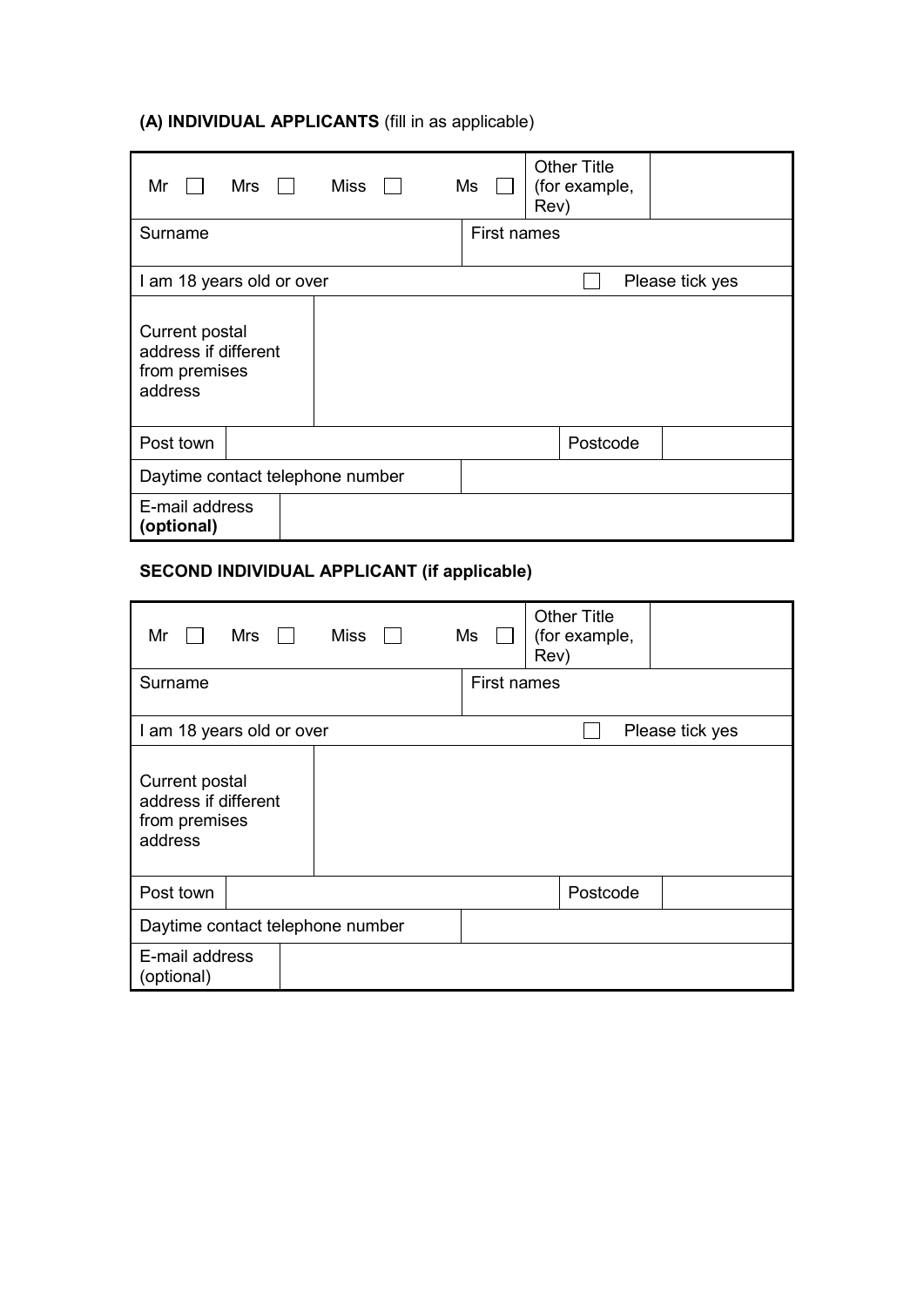# **(B) OTHER APPLICANTS**

**Please provide name and registered address of applicant in full. Where appropriate please give any registered number. In the case of a partnership or other joint venture (other than a body corporate), please give the name and address of each party concerned**

| Name                                                                                        |
|---------------------------------------------------------------------------------------------|
| Address                                                                                     |
|                                                                                             |
| Registered number (where applicable)                                                        |
| Description of applicant (for example, partnership, company, unincorporated<br>association) |
| Telephone number (if any)                                                                   |
| E-mail address (optional)                                                                   |

What is the nature of your interest in the premises?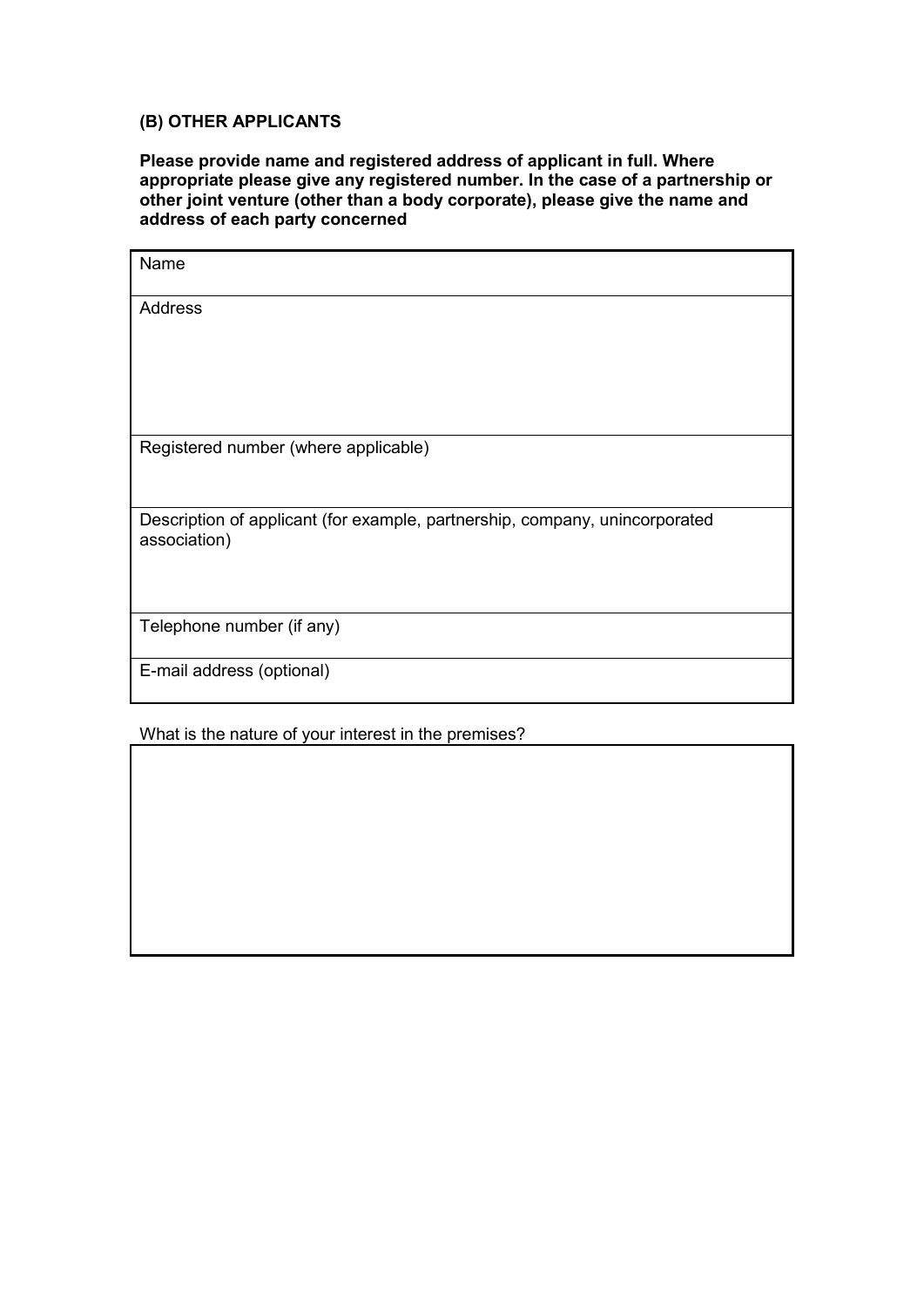## **Part 3 – Schedule of works**

about to be constructed being extended or altered

Please give details of the work and please attach plans of the work being done or about to be done at the premises

Please give particulars of the premises to which the application relates (please read guidance note 1)

Is the premises **Please** tick as appropriate

> $\Box$  $\Box$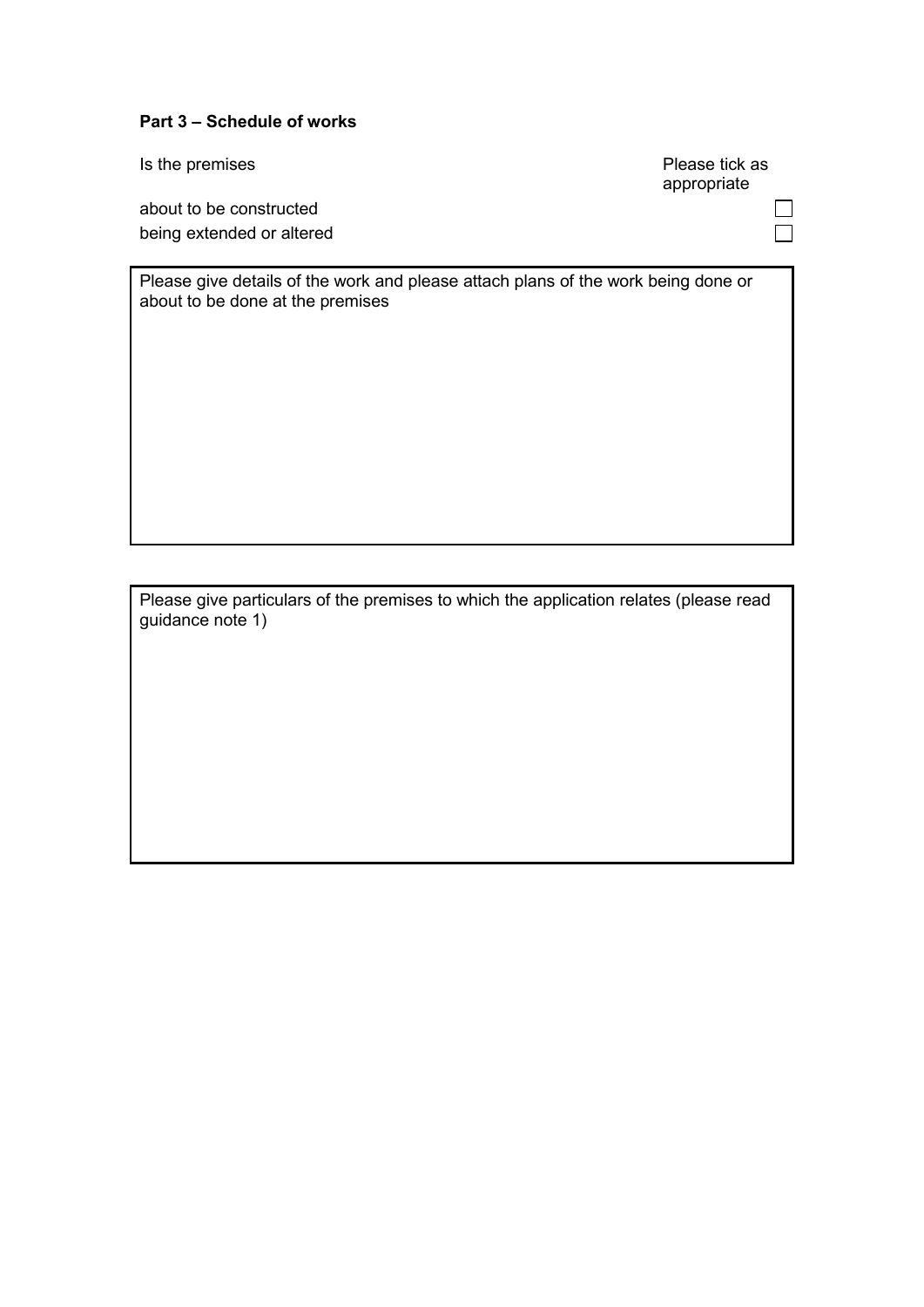|    | Which licensable activities will the premises be used for?                                              |  |
|----|---------------------------------------------------------------------------------------------------------|--|
| 2) | Provision of regulated entertainment (please read guidance note<br><b>Please tick all</b><br>that apply |  |
| a) | plays (optional, fill in box A)                                                                         |  |
| b) | films (optional, fill in box B)                                                                         |  |
| C) | indoor sporting events (optional, fill in box C)                                                        |  |
| d) | boxing or wrestling entertainment (optional, fill in box D)                                             |  |
| e) | live music (optional, fill in box E)                                                                    |  |
| f  | recorded music (optional, fill in box F)                                                                |  |
| g) | performances of dance (optional, fill in box G)                                                         |  |
| h) | anything of a similar description to that falling within (e), (f) or (g) (optional,<br>fill in box H)   |  |
|    | Provision of late night refreshment (optional, fill in box I)                                           |  |
|    | <b>Supply of alcohol</b> (optional, fill in box J)                                                      |  |

# **Complete boxes K, L and M (optional)**

# **Part 4 – OPTIONAL – you may fill in this section if you choose to**

| General description of premises (please read guidance note 1) |  |  |  |  |  |  |
|---------------------------------------------------------------|--|--|--|--|--|--|
|                                                               |  |  |  |  |  |  |
|                                                               |  |  |  |  |  |  |
|                                                               |  |  |  |  |  |  |
|                                                               |  |  |  |  |  |  |
|                                                               |  |  |  |  |  |  |
|                                                               |  |  |  |  |  |  |
|                                                               |  |  |  |  |  |  |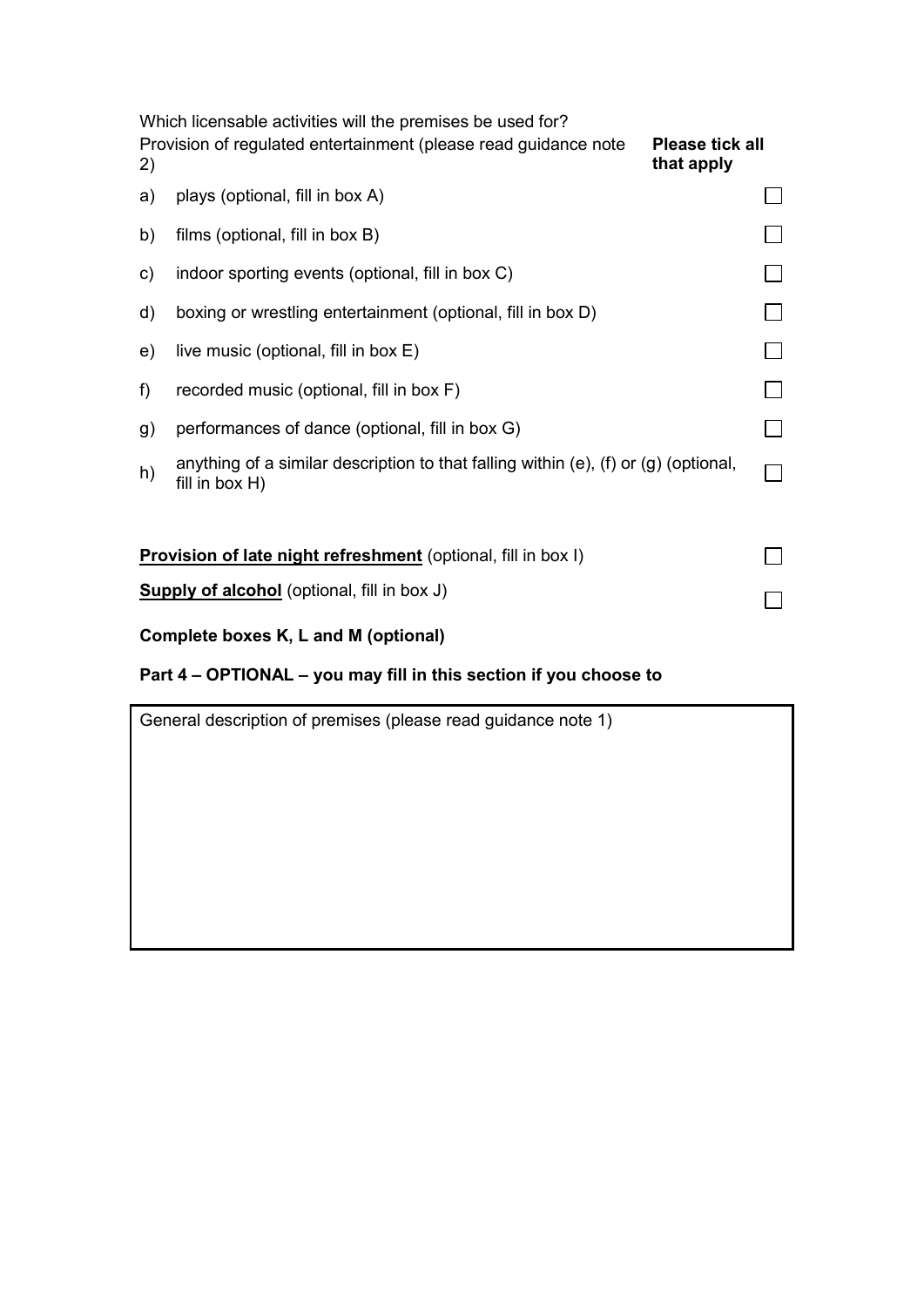**A** 

| <b>Plays</b><br>Standard days and<br>timings (please read |              |                   | Will the performance of a play take<br>place indoors or outdoors or both -<br>please tick (please read guidance note 3)                                                                                  | Indoors         |  |
|-----------------------------------------------------------|--------------|-------------------|----------------------------------------------------------------------------------------------------------------------------------------------------------------------------------------------------------|-----------------|--|
| guidance note 7)                                          |              |                   |                                                                                                                                                                                                          | <b>Outdoors</b> |  |
| Day                                                       | <b>Start</b> | <b>Finis</b><br>h |                                                                                                                                                                                                          | <b>Both</b>     |  |
| Mon                                                       |              |                   | Please give further details here (please read guidance<br>note 4)                                                                                                                                        |                 |  |
| Tue                                                       |              |                   |                                                                                                                                                                                                          |                 |  |
| Wed                                                       |              |                   | State any seasonal variations for performing plays<br>(please read guidance note 5)                                                                                                                      |                 |  |
| Thur                                                      |              |                   |                                                                                                                                                                                                          |                 |  |
| Fri                                                       |              |                   | Non standard timings. Where you intend to use the<br>premises for the performance of plays at different times<br>to those listed in the column on the left, please list<br>(please read guidance note 6) |                 |  |
| Sat                                                       |              |                   |                                                                                                                                                                                                          |                 |  |
| Sun                                                       |              |                   |                                                                                                                                                                                                          |                 |  |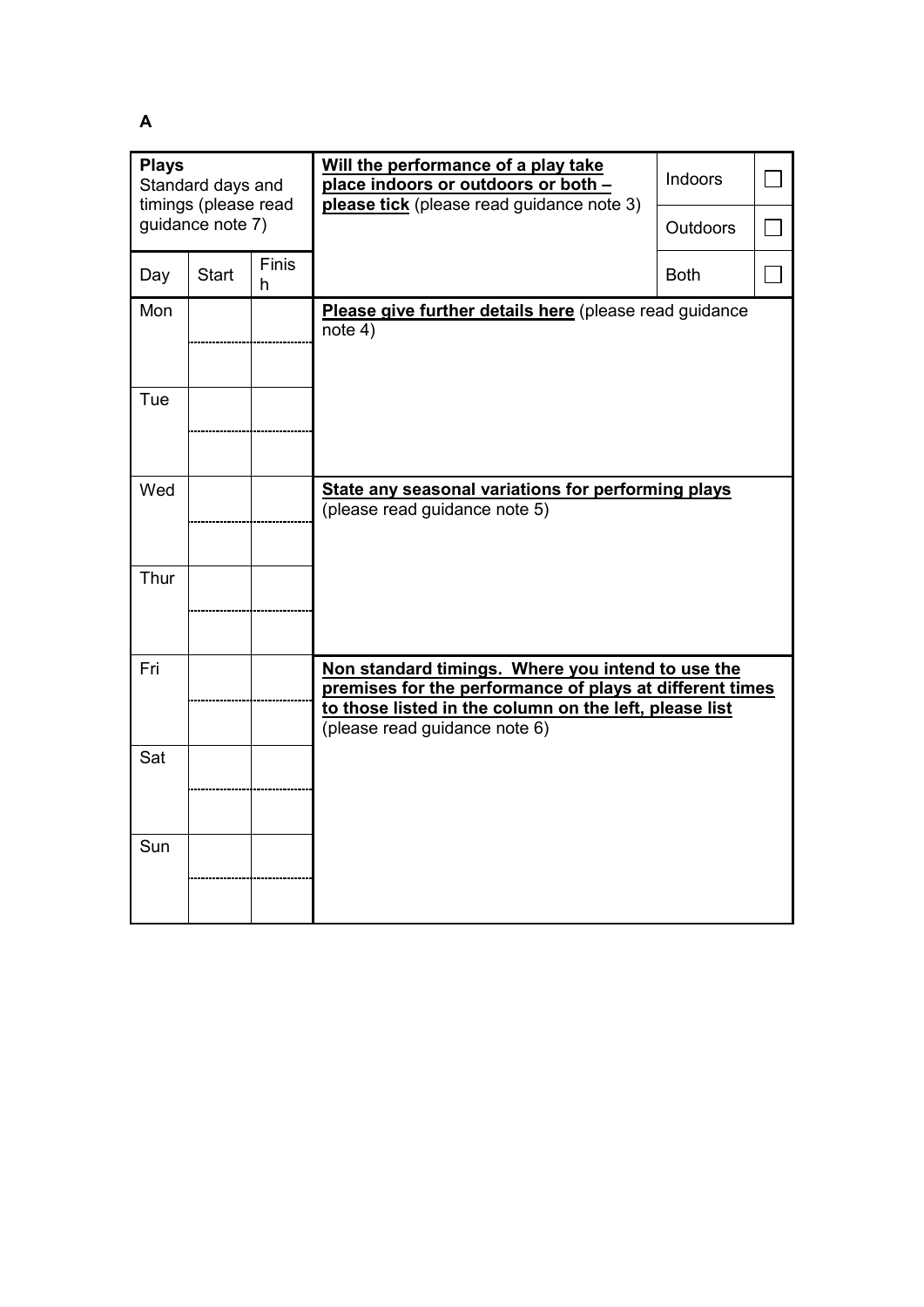**B** 

| <b>Films</b><br>Standard days and<br>timings (please read |              |                   | Will the exhibition of films take place<br>indoors or outdoors or both - please<br>tick (please read guidance note 3)                                                                                   | Indoors         |  |
|-----------------------------------------------------------|--------------|-------------------|---------------------------------------------------------------------------------------------------------------------------------------------------------------------------------------------------------|-----------------|--|
| guidance note 7)                                          |              |                   |                                                                                                                                                                                                         | <b>Outdoors</b> |  |
| Day                                                       | <b>Start</b> | <b>Finis</b><br>h |                                                                                                                                                                                                         | <b>Both</b>     |  |
| Mon                                                       |              |                   | Please give further details here (please read guidance<br>note 4)                                                                                                                                       |                 |  |
| Tue                                                       |              |                   |                                                                                                                                                                                                         |                 |  |
| Wed                                                       |              |                   | State any seasonal variations for the exhibition of films<br>(please read guidance note 5)                                                                                                              |                 |  |
| Thur                                                      |              |                   |                                                                                                                                                                                                         |                 |  |
| Fri                                                       |              |                   | Non standard timings. Where you intend to use the<br>premises for the exhibition of films at different times to<br>those listed in the column on the left, please list (please<br>read guidance note 6) |                 |  |
| Sat                                                       |              |                   |                                                                                                                                                                                                         |                 |  |
| Sun                                                       |              |                   |                                                                                                                                                                                                         |                 |  |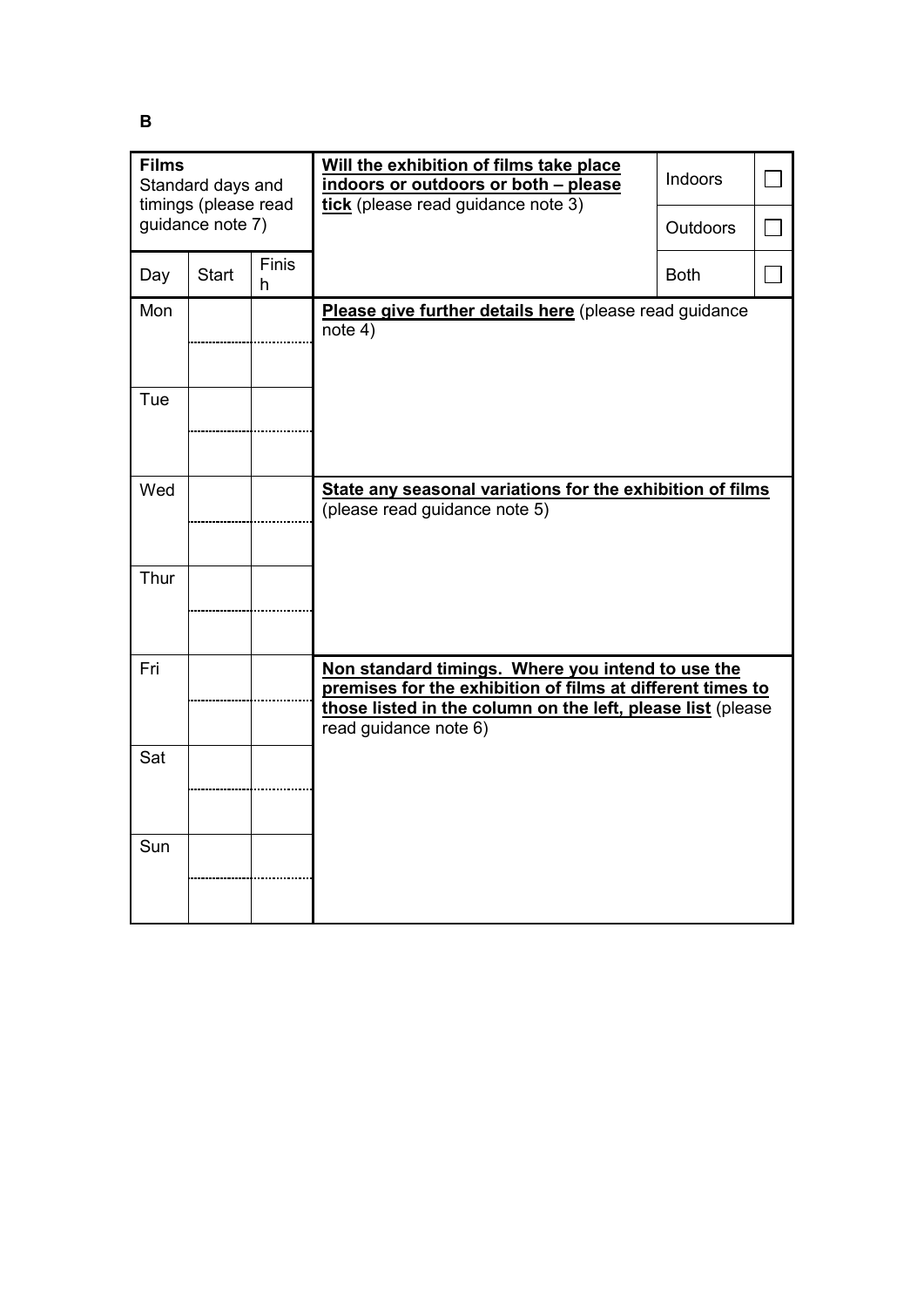C

| <b>Indoor sporting</b><br>events<br>Standard days and<br>timings (please read<br>guidance note 7) |              |            | Please give further details (please read guidance note 4)                                                                                                                                              |
|---------------------------------------------------------------------------------------------------|--------------|------------|--------------------------------------------------------------------------------------------------------------------------------------------------------------------------------------------------------|
| Day                                                                                               | <b>Start</b> | Finis<br>h |                                                                                                                                                                                                        |
| Mon                                                                                               |              |            |                                                                                                                                                                                                        |
| Tue                                                                                               |              |            | State any seasonal variations for indoor sporting events<br>(please read guidance note 5)                                                                                                              |
| Wed                                                                                               |              |            |                                                                                                                                                                                                        |
| Thur                                                                                              |              |            | Non standard timings. Where you intend to use the<br>premises for indoor sporting events at different times to<br>those listed in the column on the left, please list (please<br>read guidance note 6) |
| Fri                                                                                               |              |            |                                                                                                                                                                                                        |
| Sat                                                                                               |              |            |                                                                                                                                                                                                        |
| Sun                                                                                               |              |            |                                                                                                                                                                                                        |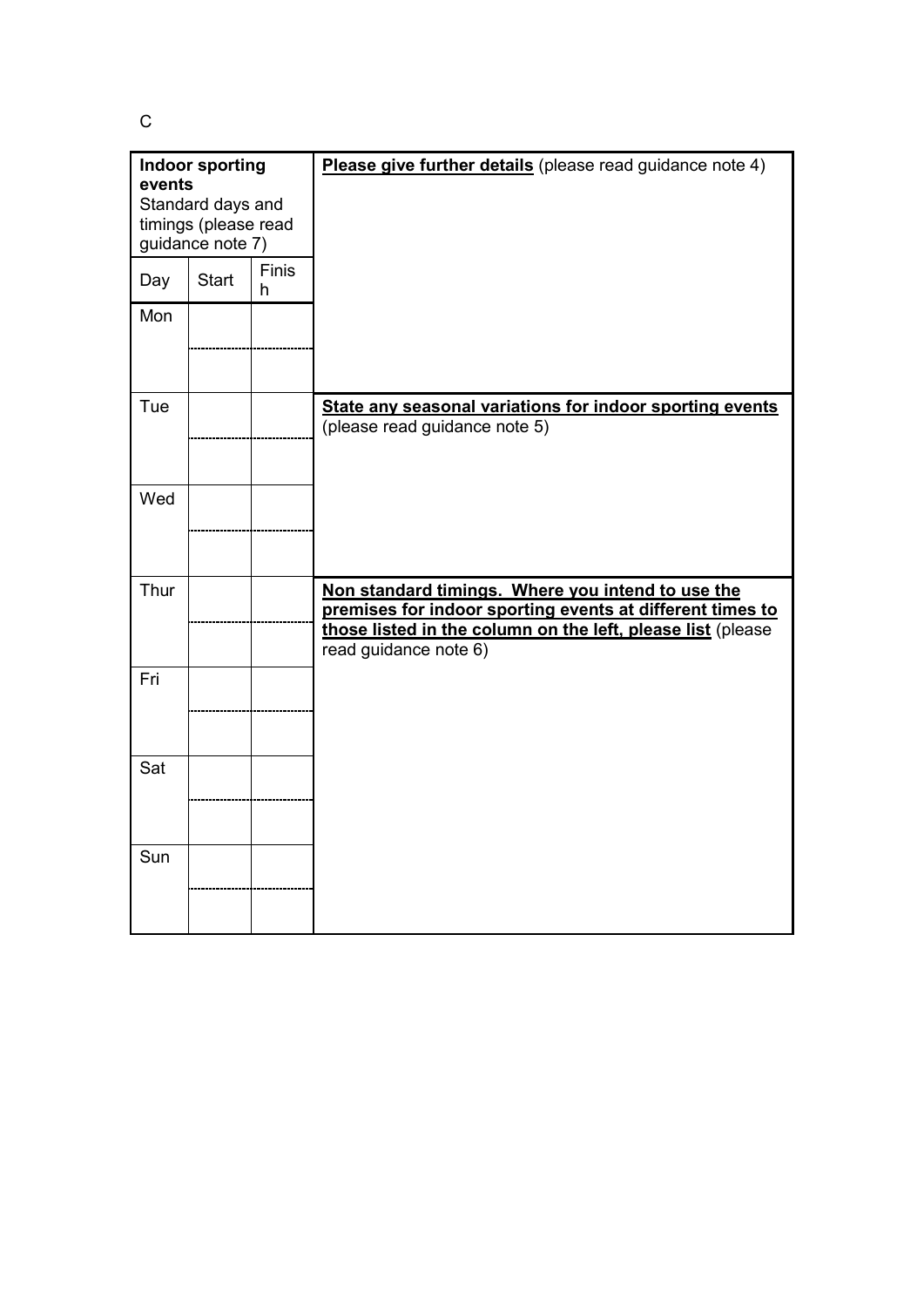**D** 

| <b>Boxing or wrestling</b><br>entertainments<br>Standard days and<br>timings (please read |                  |                   | Will the boxing or wrestling<br>entertainment take place indoors or<br>outdoors or both - please tick (please<br>read guidance note 3)                                                                           | <b>Indoors</b><br><b>Outdoors</b> |  |
|-------------------------------------------------------------------------------------------|------------------|-------------------|------------------------------------------------------------------------------------------------------------------------------------------------------------------------------------------------------------------|-----------------------------------|--|
|                                                                                           | guidance note 7) |                   |                                                                                                                                                                                                                  |                                   |  |
| Day                                                                                       | <b>Start</b>     | <b>Finis</b><br>h |                                                                                                                                                                                                                  | <b>Both</b>                       |  |
| Mon                                                                                       |                  |                   | Please give further details here (please read guidance<br>note 4)                                                                                                                                                |                                   |  |
| Tue                                                                                       |                  |                   |                                                                                                                                                                                                                  |                                   |  |
| Wed                                                                                       |                  |                   | State any seasonal variations for boxing or wrestling<br>entertainment (please read guidance note 5)                                                                                                             |                                   |  |
| Thur                                                                                      |                  |                   |                                                                                                                                                                                                                  |                                   |  |
| Fri                                                                                       |                  |                   | Non standard timings. Where you intend to use the<br>premises for boxing or wrestling entertainment at<br>different times to those listed in the column on the left,<br>please list (please read guidance note6) |                                   |  |
| Sat                                                                                       |                  |                   |                                                                                                                                                                                                                  |                                   |  |
| Sun                                                                                       |                  |                   |                                                                                                                                                                                                                  |                                   |  |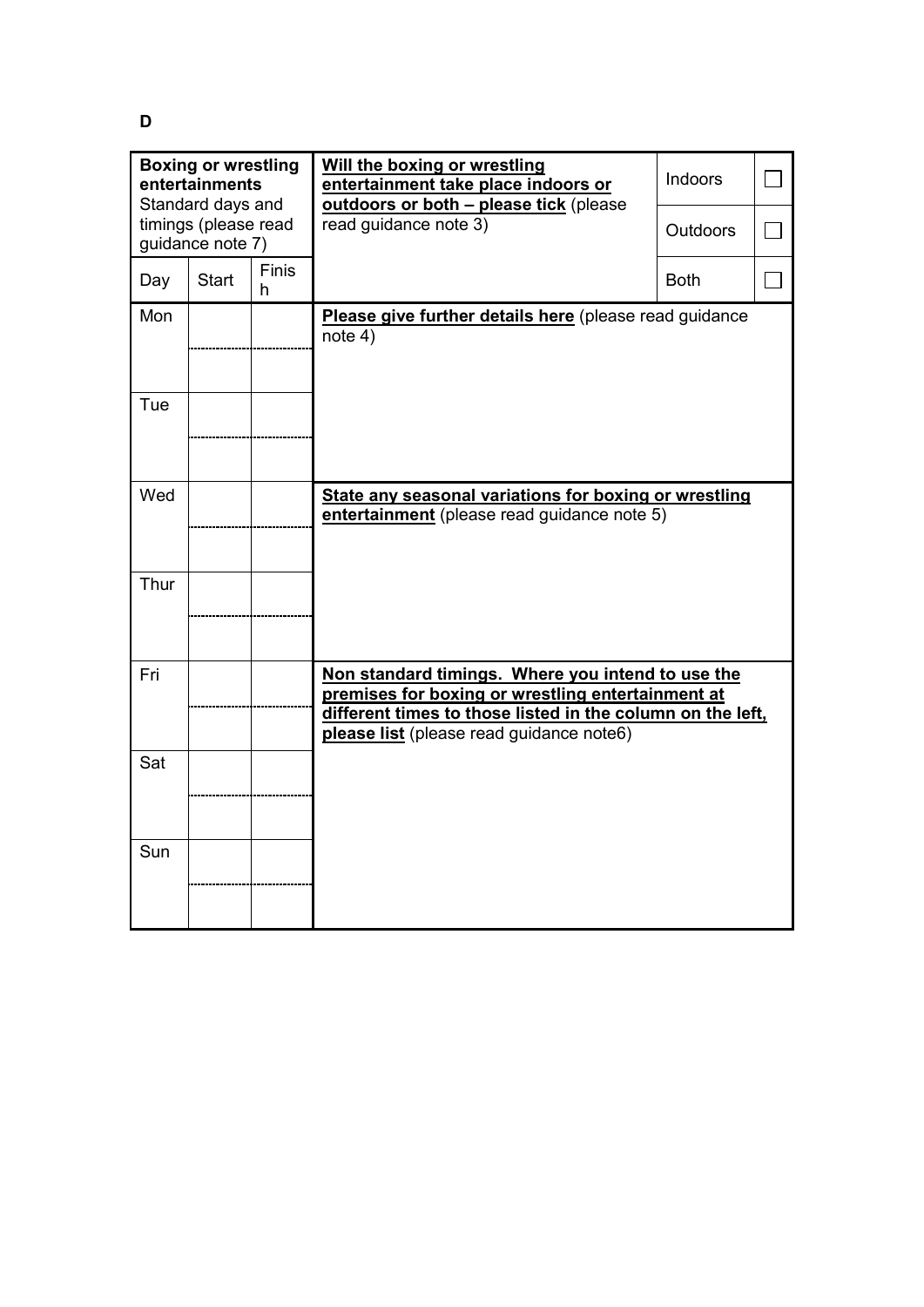**Live music Will the performance of live music take**  Indoors  $\Box$ Standard days and **place indoors or outdoors or both –** timings (please read **please tick** (please read guidance note 3) guidance note 7)  $\Box$ **Outdoors** Day Start  $\Big| \begin{matrix}$  Finis  $\Box$ Both h Mon | **Please give further details here** (please read guidance note 4) Tue Wed **State any seasonal variations for the performance of live music** (please read guidance note 5) Thur Fri **Non standard timings. Where you intend to use the premises for the performance of live music at different times to those listed in the column on the left, please list** (please read guidance note 6) Sat Sun

**E**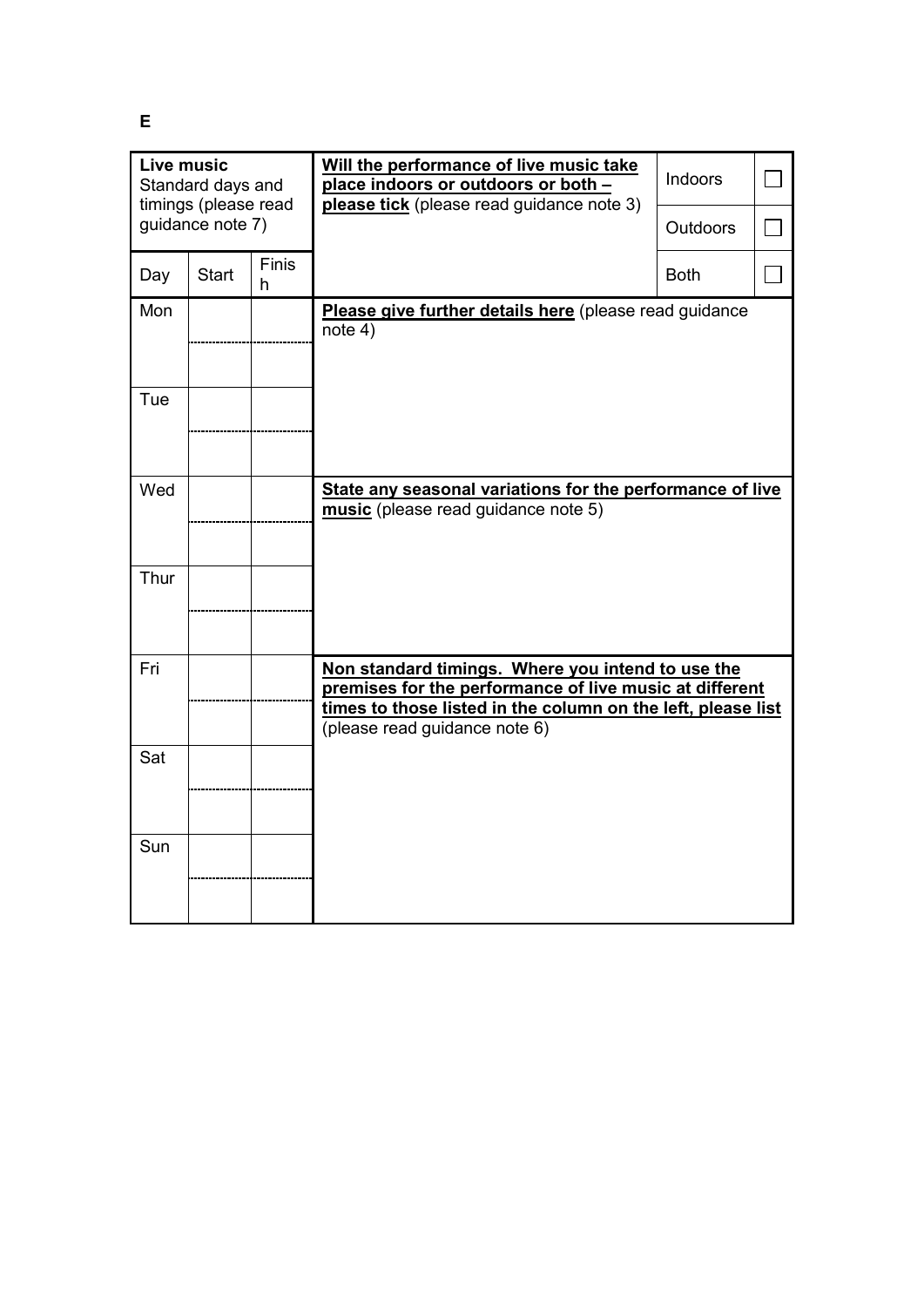**Recorded music Will the playing of recorded music take**  Indoors  $\Box$ Standard days and **place indoors or outdoors or both – please tick** (please read guidance note 3) timings (please read guidance note 7)  $\Box$ **Outdoors** Day Start  $\Big| \begin{matrix}$  Finis  $\Box$ Both h Mon **Please give further details here** (please read guidance note 4) Tue Wed **State any seasonal variations for the playing of recorded music** (please read guidance note 5) Thur Fri **Non standard timings. Where you intend to use the premises for the playing of recorded music at different times to those listed in the column on the left, please list** (please read guidance note 6) Sat Sun

**F**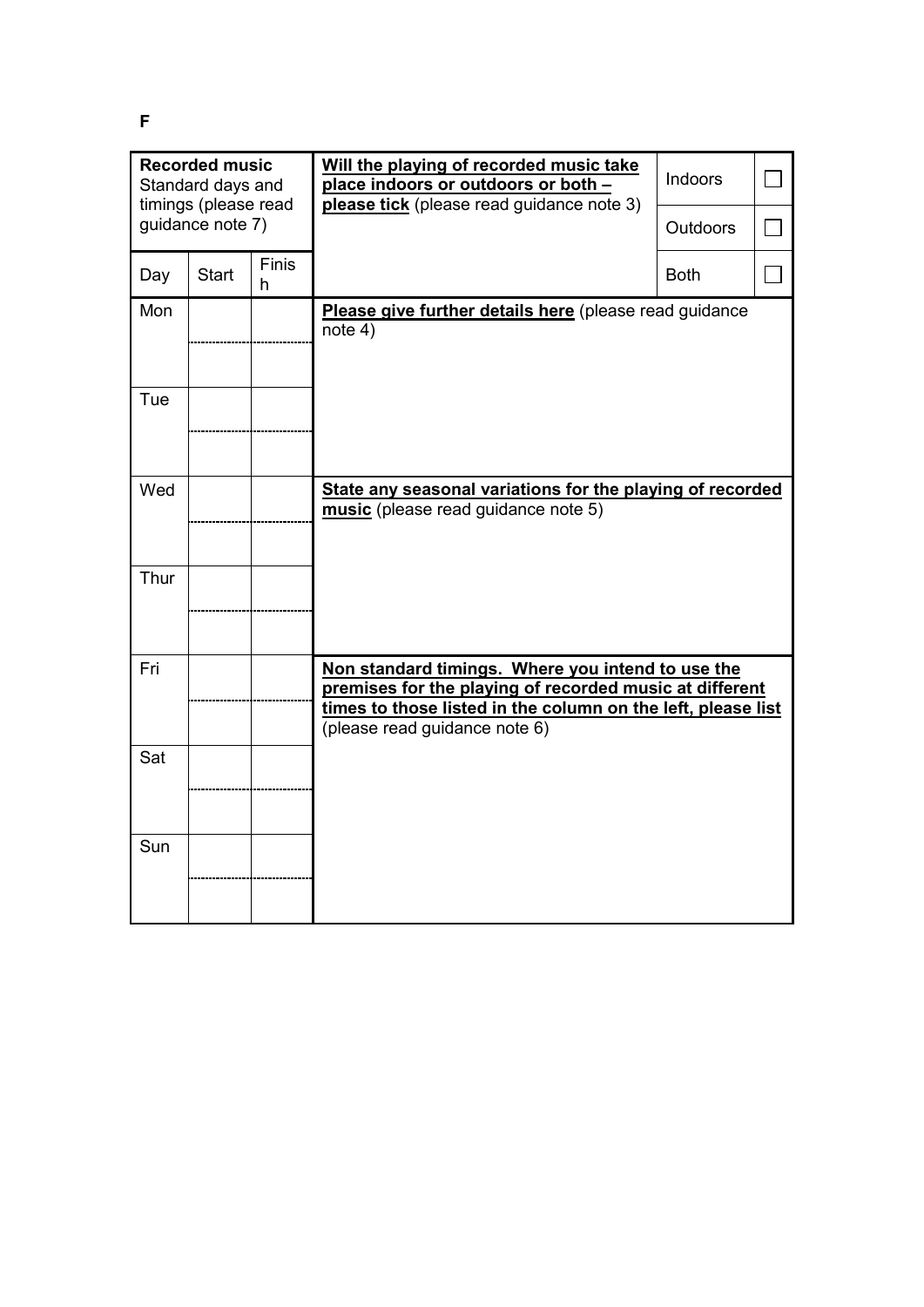**G** 

| <b>Performances of</b><br>dance<br>Standard days and |              |                   | Will the performance of dance take<br>place indoors or outdoors or both -<br>please tick (please read guidance note 3)                                                                                   | Indoors         |  |
|------------------------------------------------------|--------------|-------------------|----------------------------------------------------------------------------------------------------------------------------------------------------------------------------------------------------------|-----------------|--|
| timings (please read<br>guidance note 7)             |              |                   |                                                                                                                                                                                                          | <b>Outdoors</b> |  |
| Day                                                  | <b>Start</b> | <b>Finis</b><br>h |                                                                                                                                                                                                          | <b>Both</b>     |  |
| Mon                                                  |              |                   | Please give further details here (please read guidance<br>note 4)                                                                                                                                        |                 |  |
| Tue                                                  |              |                   |                                                                                                                                                                                                          |                 |  |
| Wed                                                  |              |                   | State any seasonal variations for the performance of<br>dance (please read guidance note 5)                                                                                                              |                 |  |
| Thur                                                 |              |                   |                                                                                                                                                                                                          |                 |  |
| Fri                                                  |              |                   | Non standard timings. Where you intend to use the<br>premises for the performance of dance at different times<br>to those listed in the column on the left, please list<br>(please read guidance note 6) |                 |  |
| Sat                                                  |              |                   |                                                                                                                                                                                                          |                 |  |
| Sun                                                  |              |                   |                                                                                                                                                                                                          |                 |  |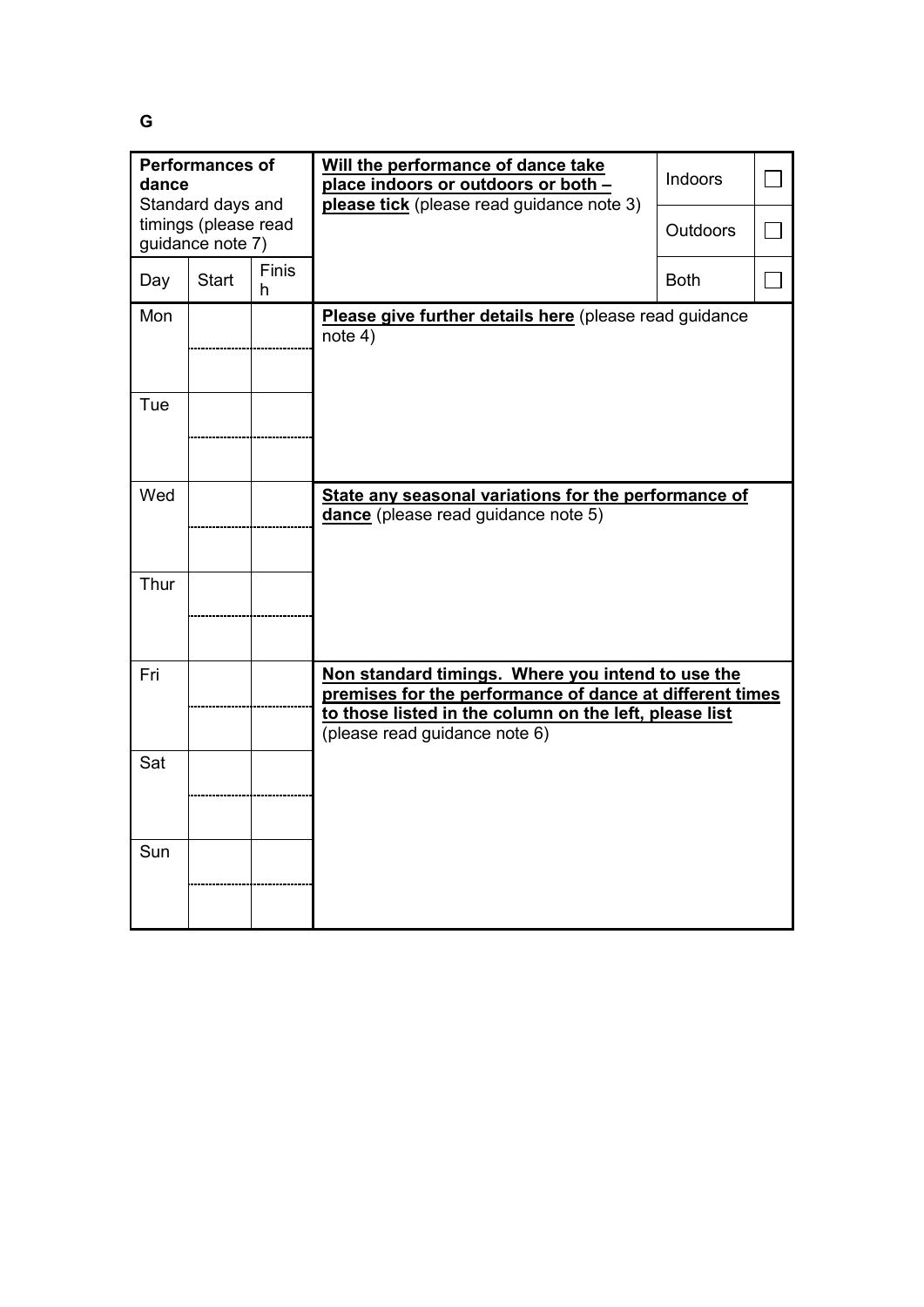**H** 

| Anything of a<br>similar description<br>to that falling within<br>$(e)$ , $(f)$ or $(g)$<br>Standard days and<br>timings (please read<br>guidance note 7) |              |                   | Please give a description of the type of entertainment you<br>will be providing                                                                                                                                                                                      |                 |  |
|-----------------------------------------------------------------------------------------------------------------------------------------------------------|--------------|-------------------|----------------------------------------------------------------------------------------------------------------------------------------------------------------------------------------------------------------------------------------------------------------------|-----------------|--|
| Day                                                                                                                                                       | <b>Start</b> | <b>Finis</b><br>h | Will this entertainment take place<br>indoors or outdoors or both - please                                                                                                                                                                                           | Indoors         |  |
| Mon                                                                                                                                                       |              |                   | tick (please read guidance note 3)                                                                                                                                                                                                                                   | <b>Outdoors</b> |  |
|                                                                                                                                                           |              |                   |                                                                                                                                                                                                                                                                      | <b>Both</b>     |  |
| Tue<br>Wed                                                                                                                                                |              |                   | Please give further details here (please read guidance<br>note 4)                                                                                                                                                                                                    |                 |  |
|                                                                                                                                                           |              |                   |                                                                                                                                                                                                                                                                      |                 |  |
| Thur                                                                                                                                                      |              |                   | State any seasonal variations for entertainment of a<br>similar description to that falling within (e), (f) or (g)<br>(please read guidance note 5)                                                                                                                  |                 |  |
| Fri                                                                                                                                                       |              |                   |                                                                                                                                                                                                                                                                      |                 |  |
| Sat                                                                                                                                                       |              |                   | Non standard timings. Where you intend to use the<br>premises for the entertainment of a similar description<br>to that falling within (e), (f) or (g) at different times to<br>those listed in the column on the left, please list (please<br>read guidance note 6) |                 |  |
| Sun                                                                                                                                                       |              |                   |                                                                                                                                                                                                                                                                      |                 |  |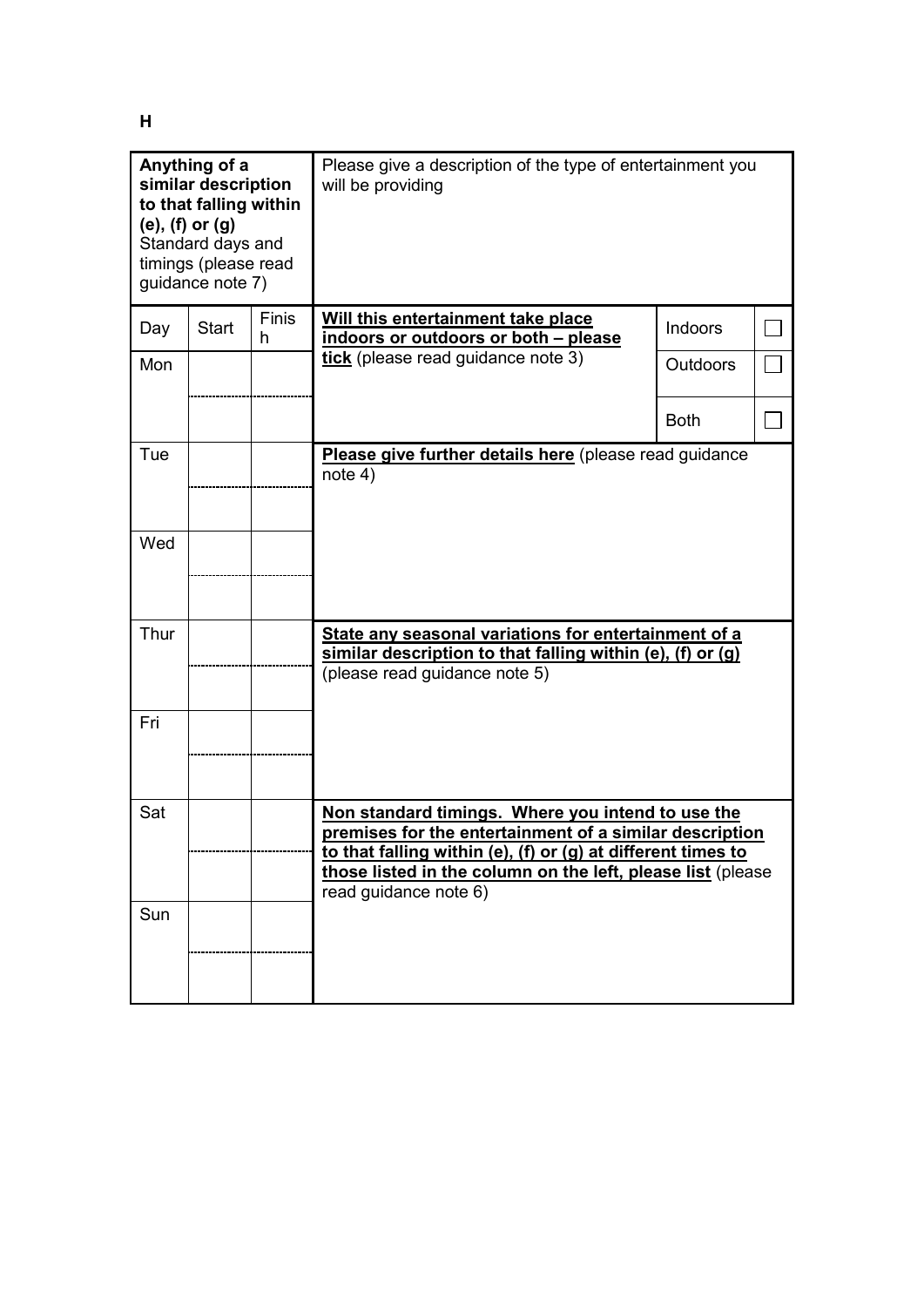**I** 

| Late night<br>refreshment<br>Standard days and |              |                   | Will the provision of late night<br>refreshment take place indoors or<br>outdoors or both - please tick (please                                                                                                          | Indoors         |  |
|------------------------------------------------|--------------|-------------------|--------------------------------------------------------------------------------------------------------------------------------------------------------------------------------------------------------------------------|-----------------|--|
| timings (please read<br>guidance note 7)       |              |                   | read guidance note 3)                                                                                                                                                                                                    | <b>Outdoors</b> |  |
| Day                                            | <b>Start</b> | <b>Finis</b><br>h |                                                                                                                                                                                                                          | <b>Both</b>     |  |
| Mon                                            |              |                   | Please give further details here (please read guidance<br>note 4)                                                                                                                                                        |                 |  |
| Tue                                            |              |                   |                                                                                                                                                                                                                          |                 |  |
| Wed                                            |              |                   | State any seasonal variations for the provision of late<br>night refreshment (please read guidance note 5)                                                                                                               |                 |  |
| Thur                                           |              |                   |                                                                                                                                                                                                                          |                 |  |
| Fri                                            |              |                   | Non standard timings. Where you intend to use the<br>premises for the provision of late night refreshment at<br>different times, to those listed in the column on the left,<br>please list (please read guidance note 6) |                 |  |
| Sat                                            |              |                   |                                                                                                                                                                                                                          |                 |  |
| Sun                                            |              |                   |                                                                                                                                                                                                                          |                 |  |
|                                                |              |                   |                                                                                                                                                                                                                          |                 |  |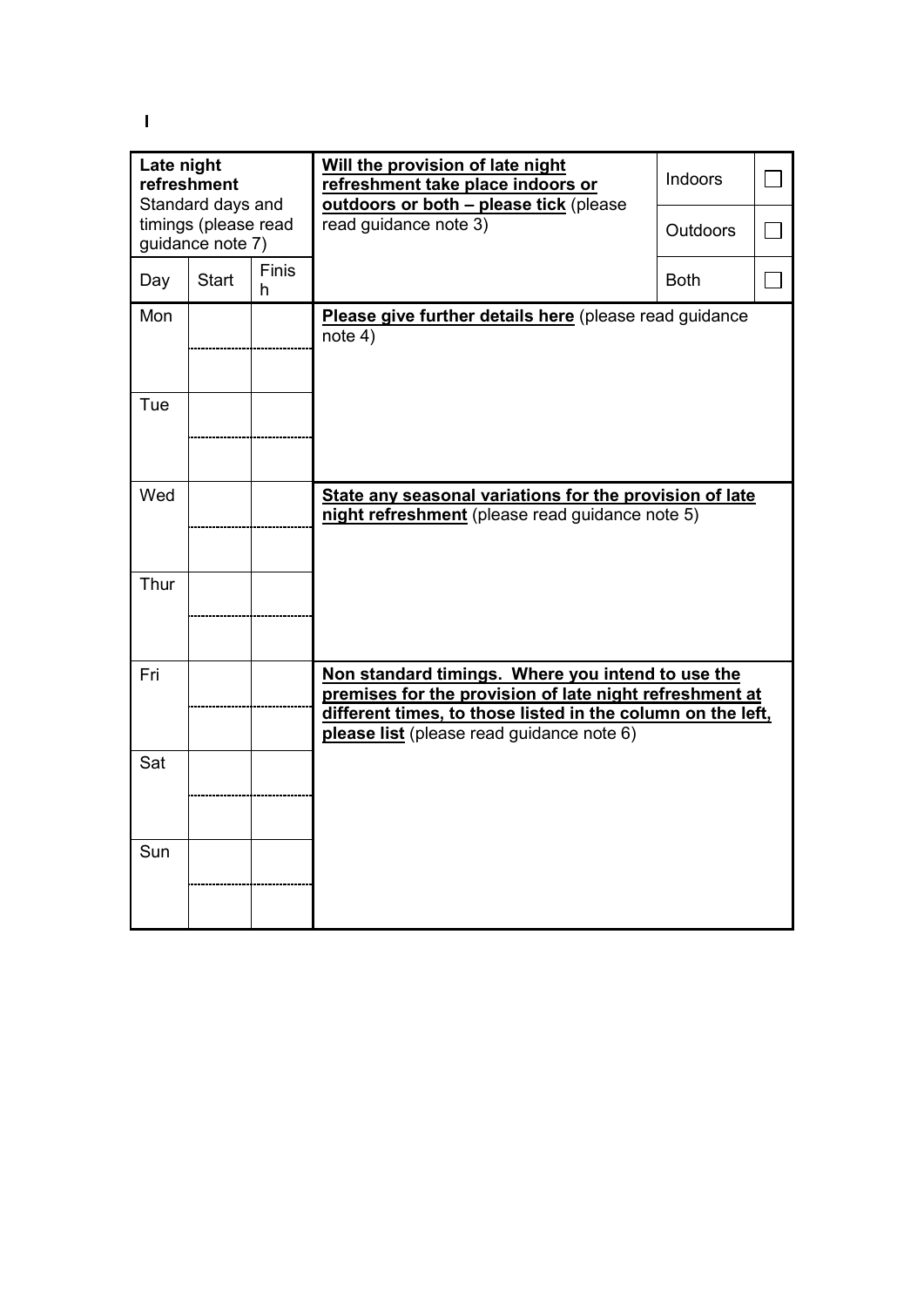**J** 

| <b>Supply of alcohol</b><br>Standard days and<br>timings (please read<br>guidance note 7) |       |                   | Will the supply of alcohol be for<br>consumption - please tick (please read<br>guidance note 8)               | On the<br>premises<br>Off the |  |
|-------------------------------------------------------------------------------------------|-------|-------------------|---------------------------------------------------------------------------------------------------------------|-------------------------------|--|
|                                                                                           |       |                   |                                                                                                               | premises                      |  |
| Day                                                                                       | Start | <b>Finis</b><br>h |                                                                                                               | <b>Both</b>                   |  |
| Mon                                                                                       |       |                   | State any seasonal variations for the supply of alcohol                                                       |                               |  |
|                                                                                           |       |                   | (please read guidance note 5)                                                                                 |                               |  |
| Tue                                                                                       |       |                   |                                                                                                               |                               |  |
| Wed                                                                                       |       |                   |                                                                                                               |                               |  |
|                                                                                           |       |                   |                                                                                                               |                               |  |
| Thur                                                                                      |       |                   | Non standard timings. Where you intend to use the<br>premises for the supply of alcohol at different times to |                               |  |
|                                                                                           |       |                   | those listed in the column on the left, please list (please<br>read guidance note 6)                          |                               |  |
| Fri                                                                                       |       |                   |                                                                                                               |                               |  |
|                                                                                           |       |                   |                                                                                                               |                               |  |
| Sat                                                                                       |       |                   |                                                                                                               |                               |  |
|                                                                                           |       |                   |                                                                                                               |                               |  |
| Sun                                                                                       |       |                   |                                                                                                               |                               |  |
|                                                                                           |       |                   |                                                                                                               |                               |  |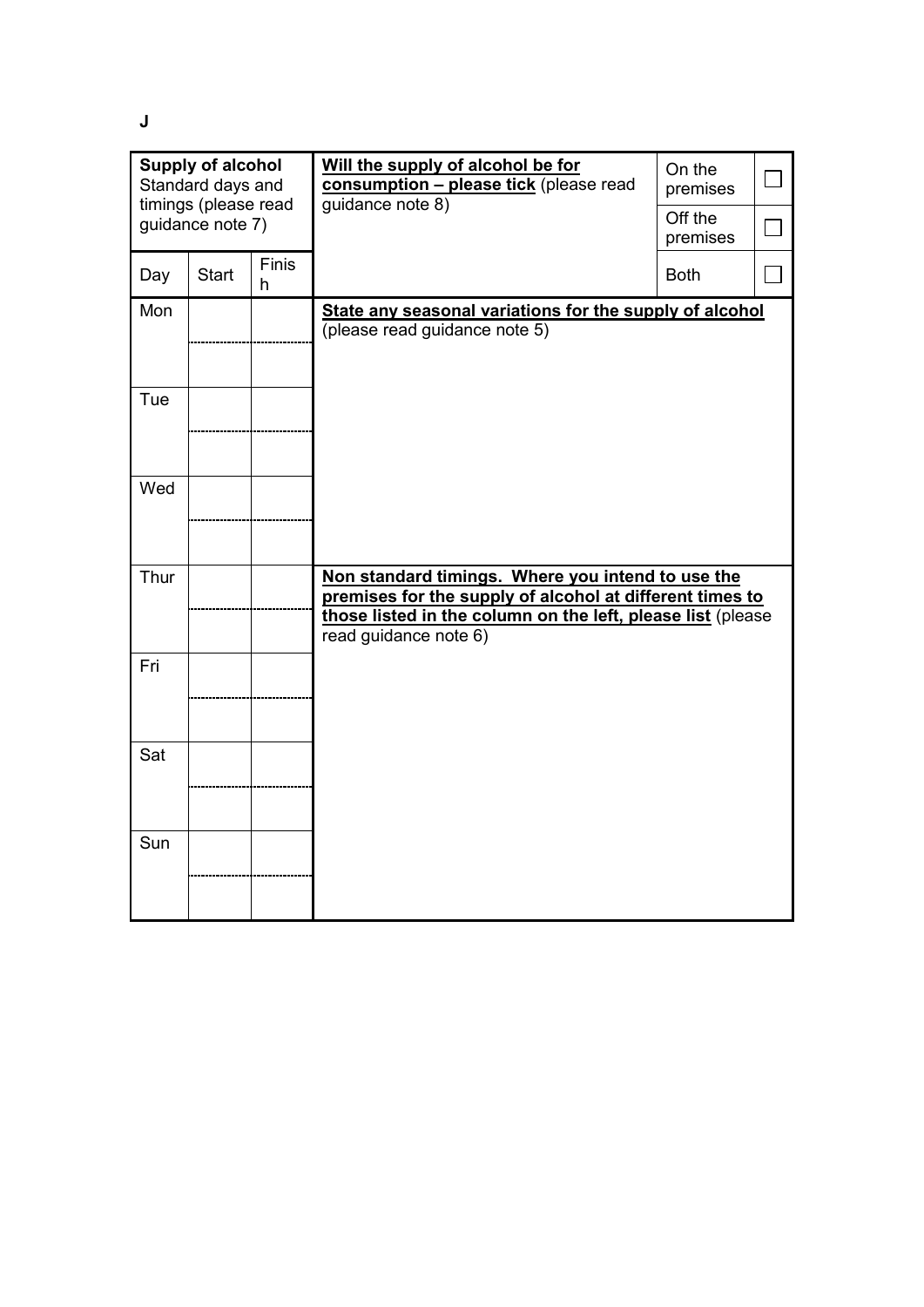**Please highlight any adult entertainment or services, activities, other entertainment or matters ancillary to the use of the premises that may give rise to concern in respect of children** (please read guidance note 9).

**L** 

| <b>Hours premises are</b><br>open to the public<br>Standard timings<br>(please read<br>guidance note 7) |              |            | State any seasonal variations (please read guidance note<br>5)                                                |
|---------------------------------------------------------------------------------------------------------|--------------|------------|---------------------------------------------------------------------------------------------------------------|
| Day                                                                                                     | <b>Start</b> | Finis<br>h |                                                                                                               |
| Mon                                                                                                     |              |            |                                                                                                               |
| Tue                                                                                                     |              |            |                                                                                                               |
| Wed                                                                                                     |              |            | Non standard timings. Where you intend the premises<br>to be open to the public at different times from those |
| Thur                                                                                                    |              |            | listed in the column on the left, please list (please read<br>guidance note 6)                                |
| Fri                                                                                                     |              |            |                                                                                                               |
| Sat                                                                                                     |              |            |                                                                                                               |
| Sun                                                                                                     |              |            |                                                                                                               |

**K**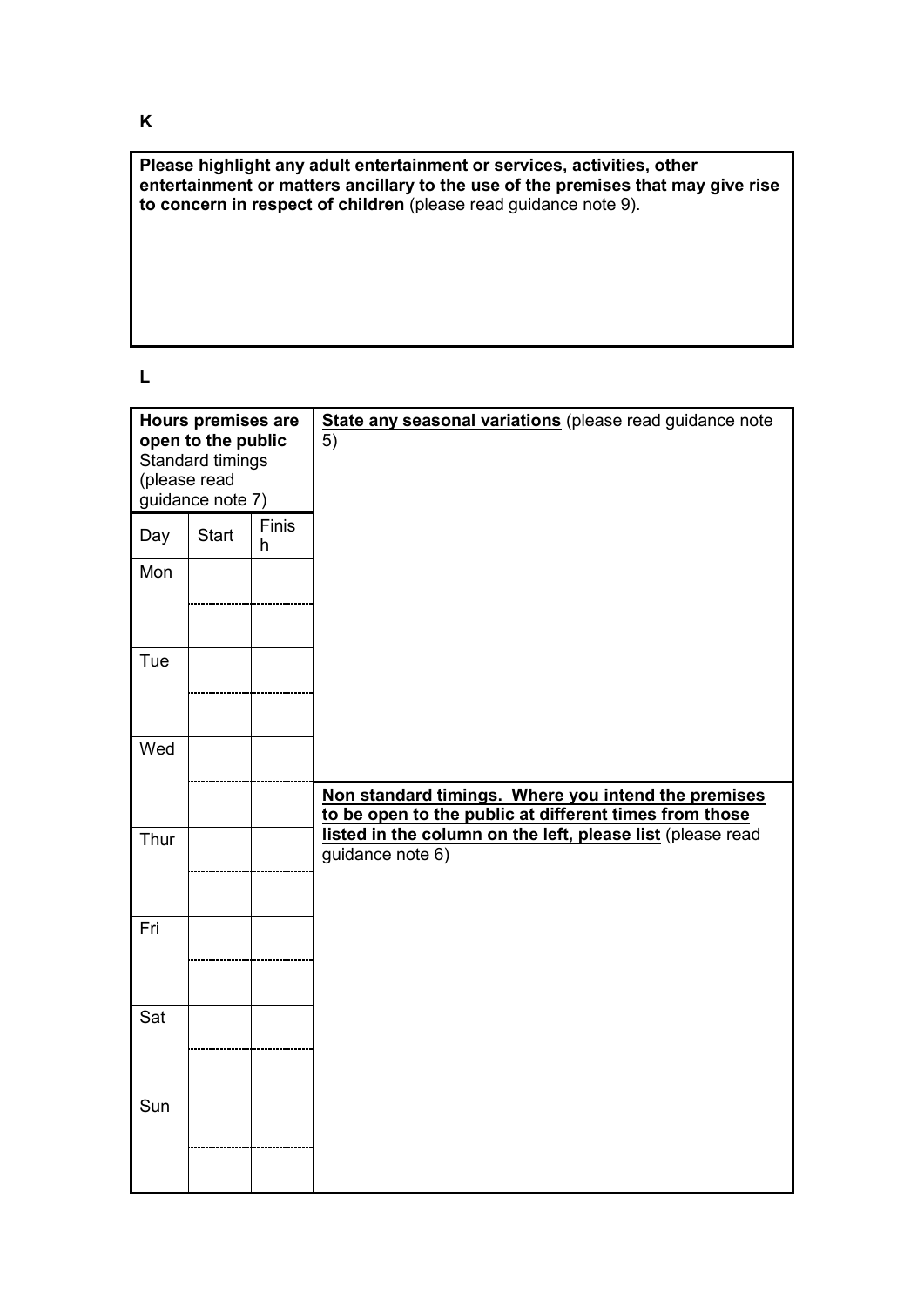**M** Describe the steps you intend to take to promote the four licensing objectives:

**a) General – all four licensing objectives (b, c ,d and e)** (please read guidance note 10)

**b) The prevention of crime and disorder** 

**c) Public safety** 

d) The prevention of public nuisance

e) The protection of children from harm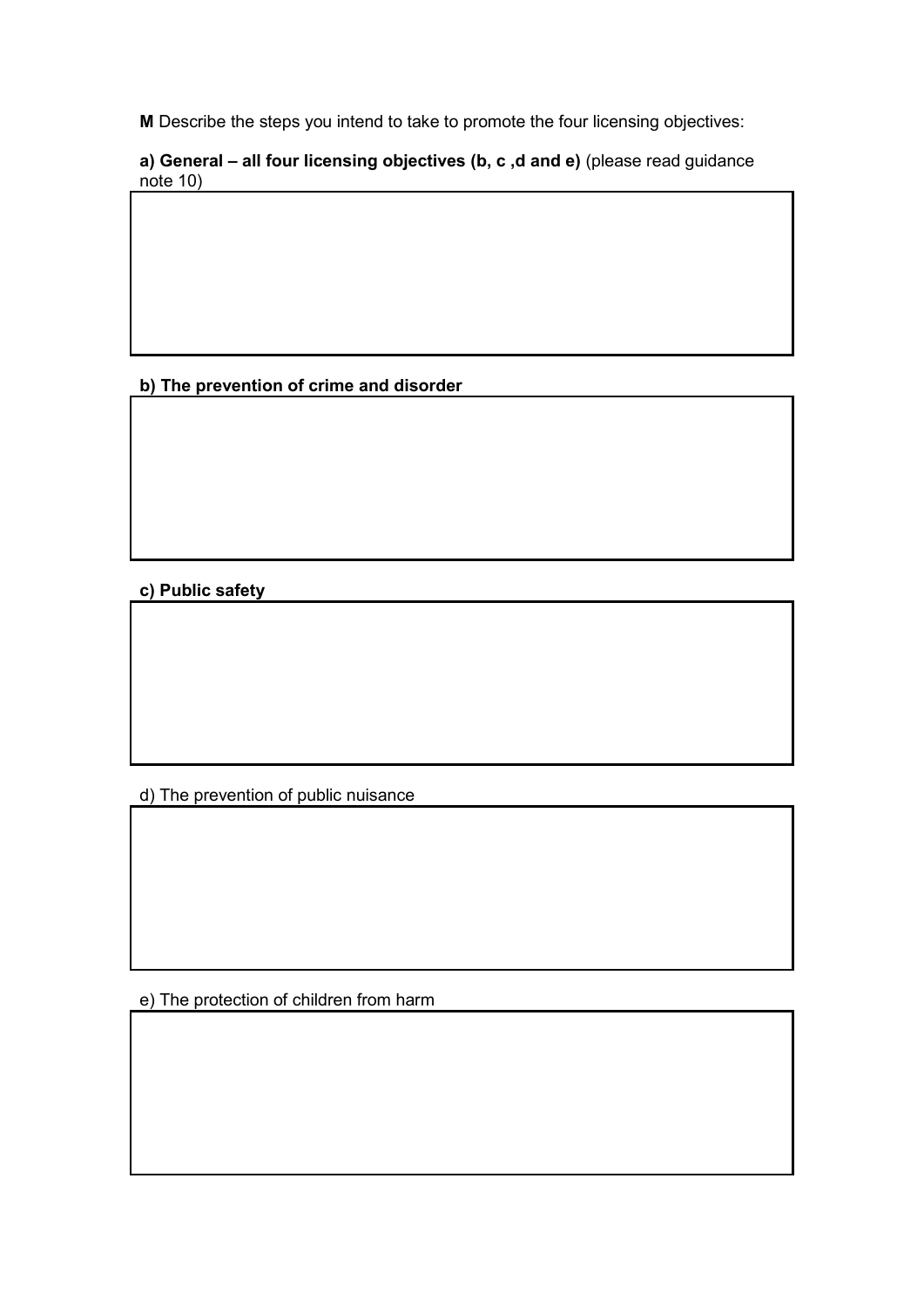### **Checklist:**

### **Please tick to indicate agreement**

| • I have made or enclosed payment of the fee.                                                                  |  |
|----------------------------------------------------------------------------------------------------------------|--|
| I have enclosed the plans of the works to be done at the premises.                                             |  |
| I have sent copies of this application and the plan to responsible authorities<br>and others where applicable. |  |
| I understand that I must now advertise my application.                                                         |  |
| I understand that if I do not comply with the above requirements my<br>application will be rejected.           |  |

### **IT IS AN OFFENCE, UNDER SECTION 158 OF THE LICENSING ACT 2003, TO MAKE A FALSE STATEMENT IN OR IN CONNECTION WITH THIS APPLICATION. THOSE WHO MAKE A FALSE STATEMENT MAY BE LIABLE ON SUMMARY CONVICTION TO A FINE OF ANY AMOUNT.**

Part 5 – Signatures **(please read guidance note 11)**

**Signature of applicant or applicant's solicitor or other duly authorised agent**  (see guidance note 12). **If signing on behalf of the applicant, please state in what capacity.** 

| Signature |  |
|-----------|--|
| Date      |  |
| Capacity  |  |

**For joint applications, signature of 2nd applicant or 2nd applicant's solicitor or other authorised agent** (please read guidance note 13). **If signing on behalf of the applicant, please state in what capacity.** 

| Signature |  |
|-----------|--|
| Date      |  |
| Capacity  |  |

| Contact name (where not previously given) and postal address for correspondence<br>associated with this application (please read guidance note 14). |  |          |  |  |
|-----------------------------------------------------------------------------------------------------------------------------------------------------|--|----------|--|--|
| Post town                                                                                                                                           |  | Postcode |  |  |
| Telephone number (if any)                                                                                                                           |  |          |  |  |
| If you would prefer us to correspond with you by e-mail, your e-mail address<br>(optional).                                                         |  |          |  |  |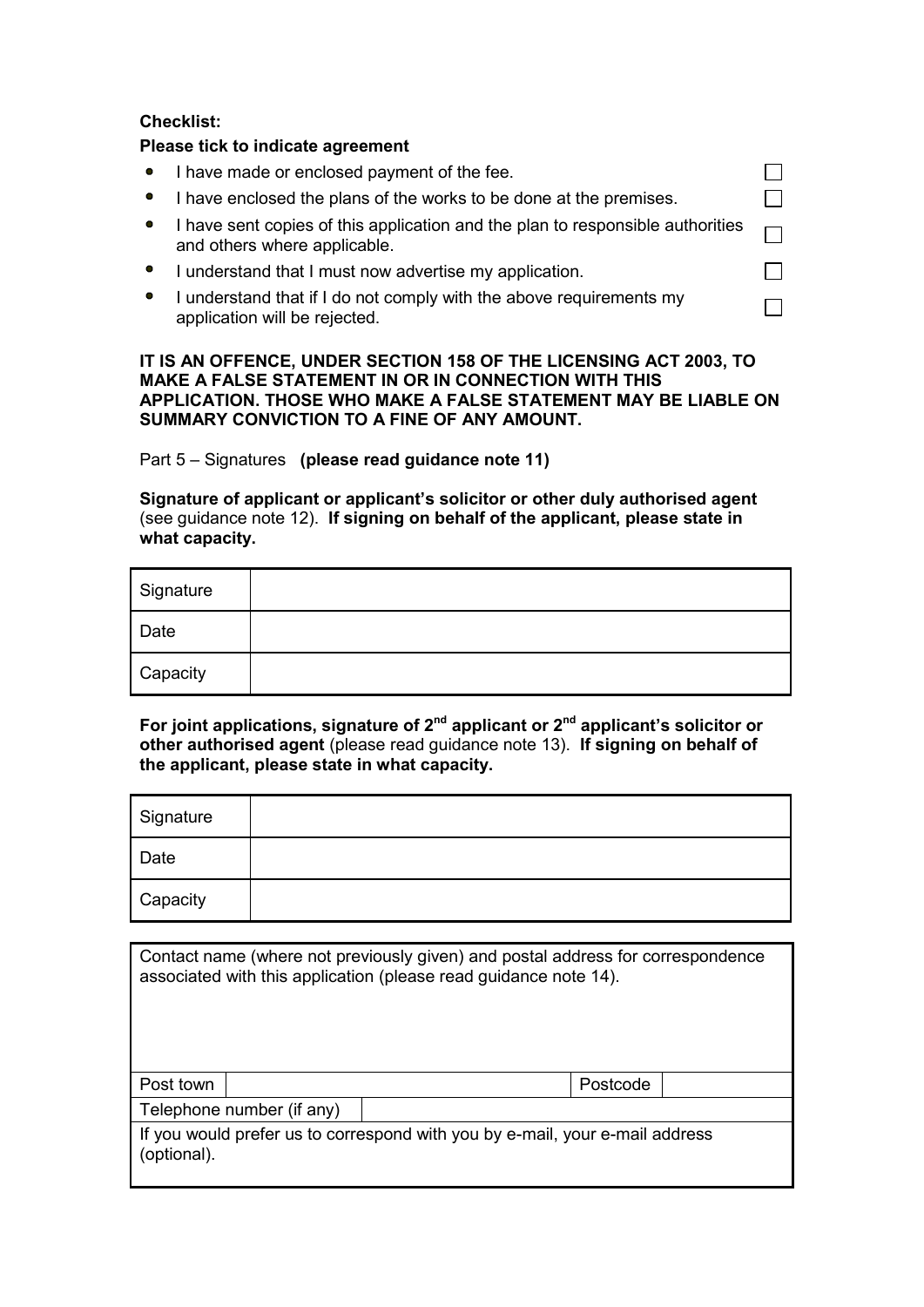## **Notes for Guidance**

- 1. Describe the premises, for example the type of premises, their general situation and layout and any other information which could be relevant to the licensing objectives. Where you are completing Part 4 and your application includes off-supplies of alcohol and you intend to provide a place for consumption of these off- supplies, you must include a description of where the place will be and its proximity to the premises.
- 2. In terms of specific regulated entertainments please note that:
	- Plays: no licence is required for performances between 08.00 and 23.00 on any day, provided that the audience does not exceed 500.
	- Films: no licence is required for 'not-for-profit' film exhibition held in community premises between 08.00 and 23.00 on any day provided that the audience does not exceed 500 and the organiser (a) gets consent to the screening from a person who is responsible for the premises; and (b) ensures that each such screening abides by age classification ratings.
	- Indoor sporting events: no licence is required for performances between 08.00 and 23.00 on any day, provided that the audience does not exceed 1000.
	- Boxing or Wrestling Entertainment: no licence is required for a contest, exhibition or display of Greco-Roman wrestling, or freestyle wrestling between 08.00 and 23.00 on any day, provided that the audience does not exceed 1000. Combined fighting sports – defined as a contest, exhibition or display which combines boxing or wrestling with one or more martial arts – are licensable as a boxing or wrestling entertainment rather than an indoor sporting event.
	- Live music: no licence permission is required for:
		- o a performance of unamplified live music between 08.00 and 23.00 on any day, on any premises.
		- o a performance of amplified live music between 08.00 and 23.00 on any day on premises authorised to sell alcohol for consumption on those premises, provided that the audience does not exceed 500.
		- o a performance of amplified live music between 08.00 and 23.00 on any day, in a workplace that is not licensed to sell alcohol on those premises, provided that the audience does not exceed 500.
		- o a performance of amplified live music between 08.00 and 23.00 on any day, in a church hall, village hall, community hall, or other similar community premises, that is not licensed by a premises licence to sell alcohol, provided that (a) the audience does not exceed 500, and (b) the organiser gets consent for the performance from a person who is responsible for the premises.
		- o a performance of amplified live music between 08.00 and 23.00 on any day, at the non-residential premises of (i) a local authority, or (ii) a school, or (iii) a hospital, provided that (a) the audience does not exceed 500, and (b) the organiser gets consent for the performance on the relevant premises from: (i) the local authority concerned, or (ii) the school or (iii) the health care provider for the hospital.
	- Recorded Music: no licence permission is required for: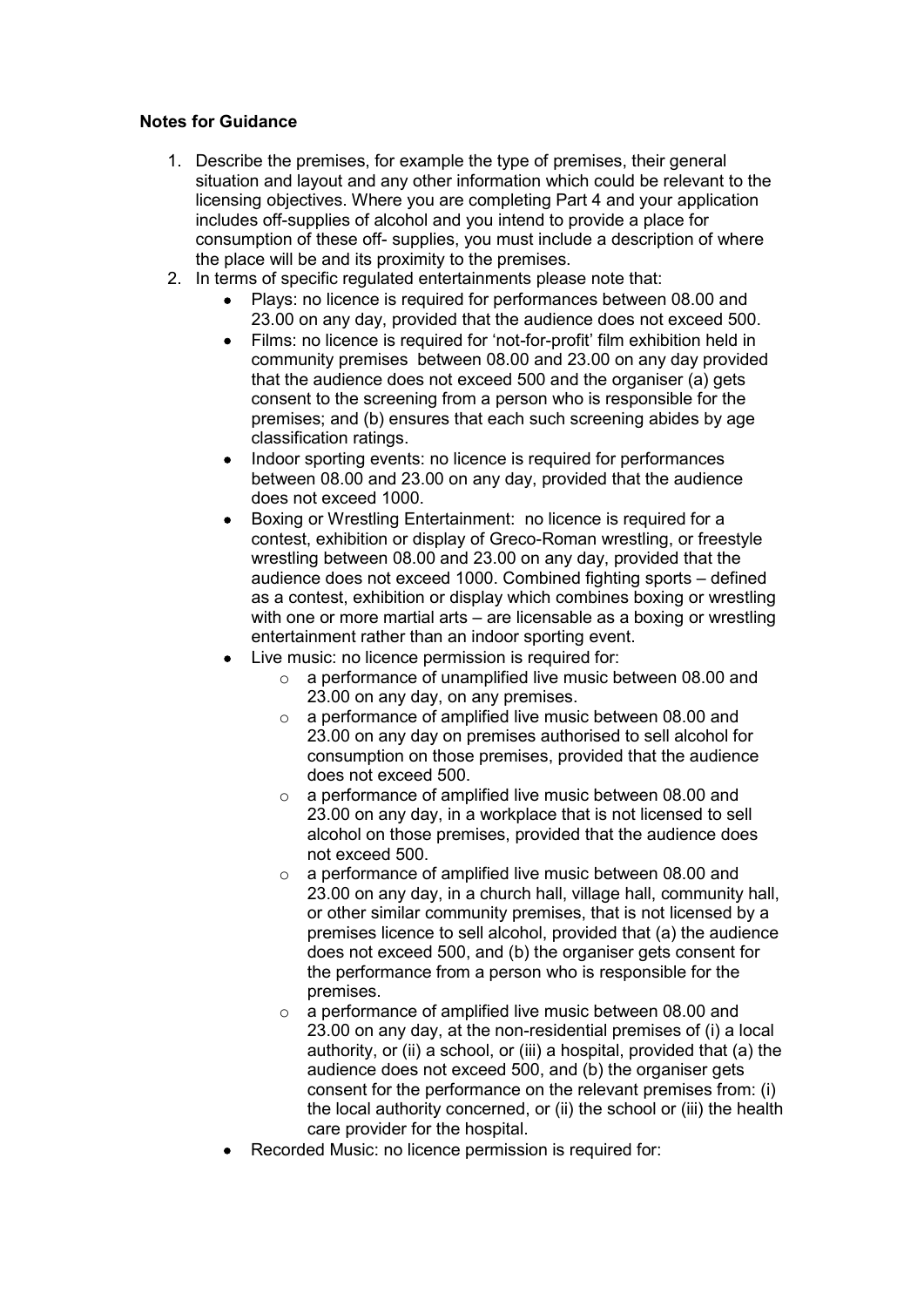- o any playing of recorded music between 08.00 and 23.00 on any day on premises authorised to sell alcohol for consumption on those premises, provided that the audience does not exceed 500.
- o any playing of recorded music between 08.00 and 23.00 on any day, in a church hall, village hall, community hall, or other similar community premises, that is not licensed by a premises licence to sell alcohol, provided that (a) the audience does not exceed 500, and (b) the organiser gets consent for the performance from a person who is responsible for the premises.
- o any playing of recorded music between 08.00 and 23.00 on any day, at the non-residential premises of (i) a local authority, or (ii) a school, or (iii) a hospital, provided that (a) the audience does not exceed 500, and (b) the organiser gets consent for the performance on the relevant premises from: (i) the local authority concerned, or (ii) the school proprietor or (iii) the health care provider for the hospital.
- Dance: no licence is required for performances between 08.00 and 23.00 on any day, provided that the audience does not exceed 500. However, a performance which amounts to adult entertainment remains licensable.
- Cross activity exemptions: no licence is required between 08.00 and 23.00 on any day, with no limit on audience size for:
	- o any entertainment taking place on the premises of the local authority where the entertainment is provided by or on behalf of the local authority;
	- o any entertainment taking place on the hospital premises of the health care provider where the entertainment is provided by or on behalf of the health care provider;
	- o any entertainment taking place on the premises of the school where the entertainment is provided by or on behalf of the school proprietor; and
	- o any entertainment (excluding films and a boxing or wrestling entertainment) taking place at a travelling circus, provided that (a) it takes place within a moveable structure that accommodates the audience, and (b) that the travelling circus has not been located on the same site for more than 28 consecutive days.
- 3. Where taking place in a building or other structure please tick as appropriate (indoors may include a tent).
- 4. For example the type of activity to be authorised, if not already stated, and give relevant further details, for example (but not exclusively) whether or not music will be amplified or unamplified.
- 5. For example (but not exclusively), where the activity will occur on additional days during the summer months.
- 6. For example (but not exclusively), where you wish the activity to go on longer on a particular day e.g. Christmas Eve.
- 7. Please give timings in 24 hour clock (e.g. 16.00) and only give details for the days of the week when you intend the premises to be used for the activity.
- 8. If you wish people to be able to consume alcohol on the premises, please tick 'on the premises'. If you wish people to be able to purchase alcohol to